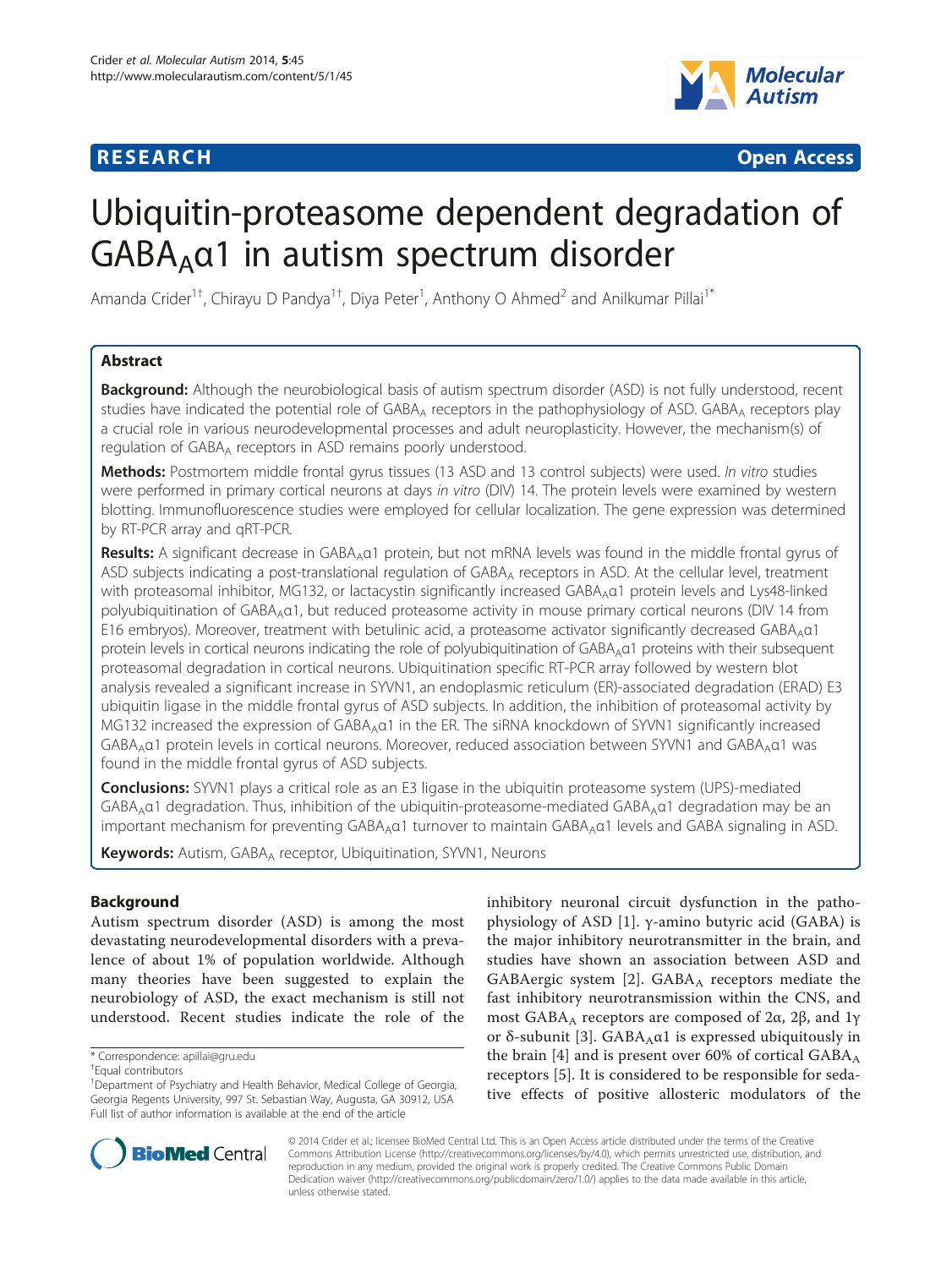$GABA_A$  system, such as diazepam [\[6](#page-9-0)]. Since  $GABA_A\alpha1$  is the major receptor in the GABA system, its dysfunction significantly affects GABA signaling and therefore, brain physiology [[7-10\]](#page-9-0). A significant reduction in  $GABA_A\alpha1$ protein levels has been found in the frontal cortex of ASD subjects [\[11](#page-9-0)]. However, the mechanism(s) of  $GABA_A\alpha1$ regulation in ASD is still not clear.

The ubiquitin-proteasome system (UPS) is a major non-lysosomal proteolytic process that regulates the levels of cellular proteins including those involved in neuronal growth and function [[12](#page-9-0)]. Moreover, UPS has been shown to regulate a number of GABA receptors suggesting a possible relationship between UPS and GABAergic system [\[13](#page-9-0)-[15\]](#page-9-0). The UPS consists of concerted actions of three classes of enzymes that link the polypeptide co-factor, ubiquitin (Ub) onto proteins to mark them for degradation [\[16,17](#page-9-0)]. In the first step, the C-terminus of Ub forms a thioester bond with the catalytic cysteine of an E1 Ub-activating enzyme. In the second step, Ub is transferred from the E1 to the catalytic cysteine of the E2, Ub-conjugating enzyme. Finally, the E2 - Ub conjugate cooperates with an E3 (ligase) to transfer Ub to the substrate. Moreover, the interaction between an E3 ligase and its target molecule is a key step in determining the selectivity of UPS for a target molecule and its proteasomal degradation.

The present study investigated the role of ubiquitination in the regulation of  $GABA_A\alpha1$  in ASD. We have examined the hypothesis that  $GABA_A\alpha1$  protein levels are degraded through a UPS-mediated pathway in ASD. We tested the above hypothesis in postmortem middle frontal gyrus samples from ASD and control subjects. The middle frontal gyrus contains the core portion of dorsolateral prefrontal cortex, a region primarily associated with cognition and executive functions. A large body of evidence including reports from neurocognitive as well as neuroimaging studies has implicated middle frontal gyrus in the pathophysiology of ASD [[18-20](#page-9-0)].

# Methods

#### Ethics statement

The Georgia Regents University (GRU) Institutional Review Board has deemed this study exempt from the full review due to the use of de-identified human postmortem brain samples, with no possibility to track back the identity of the donors. Animal use procedures were performed after being reviewed and approved by GRU, Committee on Animal Use for Research (protocol# 2010-0056). Procedures were consistent with the Association for Assessment and Accreditation of Laboratory Animal Care (AAALAC) guidelines as per Public Health Service Policy on Humane Care and Use of Laboratory Animals.

#### Postmortem samples

Postmortem brain tissues from middle frontal gyrus of ASD ( $N = 13$ ) and control ( $N = 13$ ) subjects were received from the NICHD Brain and Tissue Bank for Developmental Disorders at the University of Maryland, Baltimore, MD, USA. Detailed description on the demographics of samples is given in Additional file [1:](#page-8-0) Table S1. None of the controls had any known history of neuropsychiatric disorders or illicit drug use. 9 out of 13 subjects with ASD had information on Autism Diagnostic Interview-Revised (ADI-R). Confounding variables such as PMI, refrigeration interval, age at death, RNA integrity, and brain pH did not show any significant difference between ASD and control subjects (Table 1). The brain samples were shipped frozen and stored at -80°C until analysis. Brain tissue was homogenized in a tissue lysis buffer containing 50 mM Tris-HCl (pH 7.5), 2 mM EDTA, 150 mM NaCl, 1.0% Triton X-100, 1.0% sodium deoxycholate, 0.1% sodium dodecyl sulfate (SDS), 6 μM PMSF, and protease inhibitor cocktail (Sigma) followed by centrifugation at 13,000 rpm for 10 min at 4°C. The supernatant was used for protein estimation by the bicinchoninic acid method (BCA Protein Assay Kit, Thermo).

# Primary cortical neurons

Timed pregnant CD-1 mice were purchased from Charles River Laboratories (Wilmington, MA, USA). Cerebral cortical neurons were prepared as described previously [[21\]](#page-9-0). Briefly, cerebral cortices from embryos at E16 were aseptically dissected and plated at  $3.5 \times 10^5$ cells per well on polyethyleneimine-coated 6-well plates. Neurons were cultured in Neurobasal medium supplemented with 2 mM L-glutamine, B27 and antibiotics (Invitrogen). The media was replaced with Neurobasal supplemented with B27 minus antioxidants, glutamine, and antibiotics on the third day *in vitro* (DIV 3). Treatment of neurons was conducted at DIV 14. The following pharmacological treatments were used: MG132 (20 μM); lactacystin (50 μM); or betulinic acid (20 μg/mL) (all the reagents were from Tocris Biosciences, Minneapolis, MN, USA). At the end of the treatments, cells were washed in Phosphate Buffered Saline (PBS) and lysed in

| Table 1 Demographic characteristics of postmortem brain |  |  |
|---------------------------------------------------------|--|--|
| samples                                                 |  |  |

| Variable       | Control           | ASD               |  |  |
|----------------|-------------------|-------------------|--|--|
| Age (years)    | $11.70 \pm 1.584$ | $11.80 \pm 1.609$ |  |  |
| PMI(h)         | $14.46 \pm 2.171$ | $19.00 \pm 2.776$ |  |  |
| Gender (F/M)   | 1/12              | 0/13              |  |  |
| Storage (days) | $4,287 \pm 638.7$ | $2,829 \pm 397.7$ |  |  |
| <b>RIN</b>     | $5.55 \pm 0.71$   | $6.84 \pm 0.53$   |  |  |
| pH             | $5.95 \pm 0.06$   | $6.11 \pm 0.07$   |  |  |
|                |                   |                   |  |  |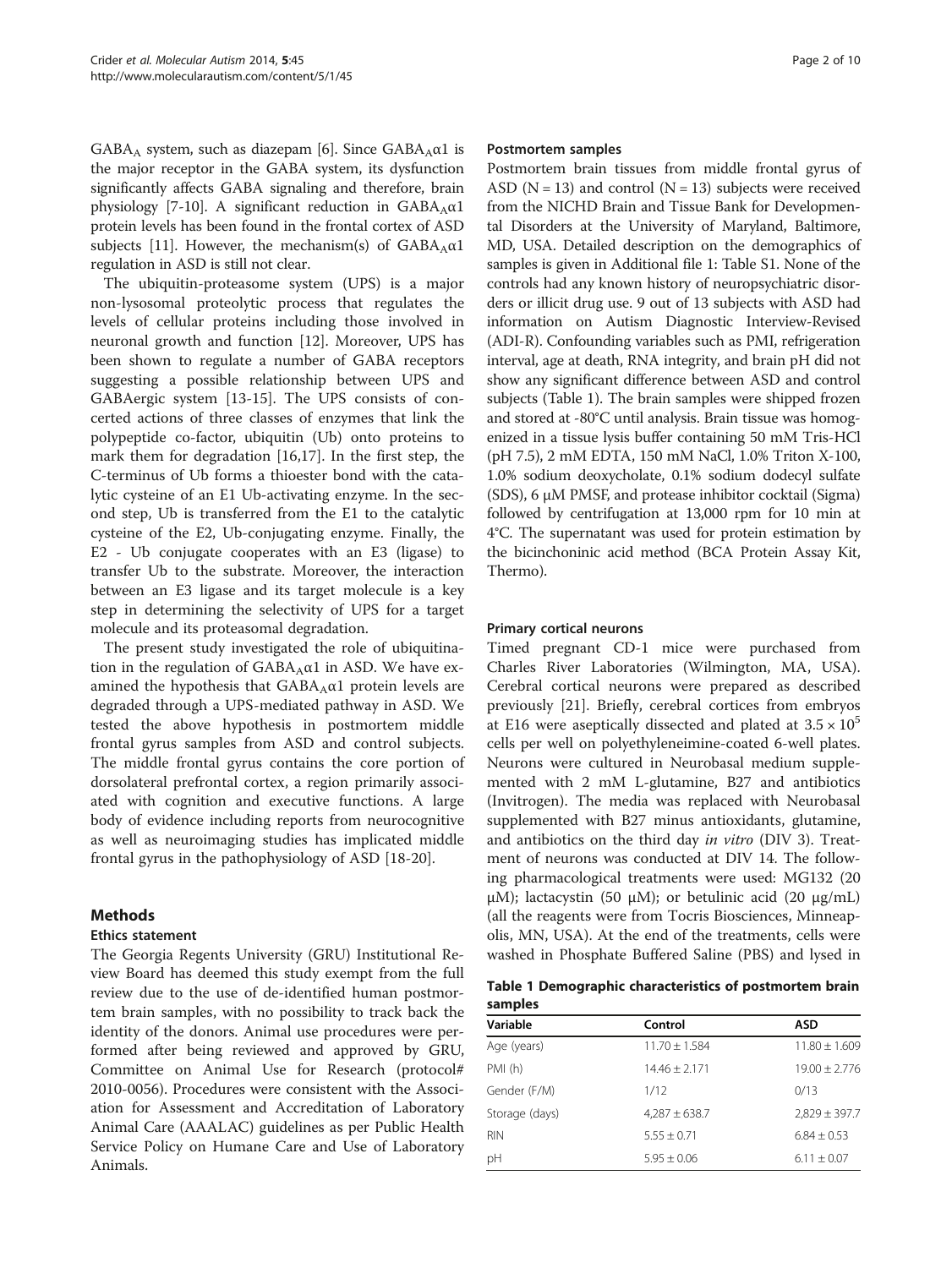ice-cold lysis buffer supplemented with protease inhibitor cocktail (Sigma) for immunoblotting.

#### Immunoblotting

Protein samples (30 to 40 μg) were subjected to SDS-PAGE and transferred onto a nitrocellulose membrane. The membrane was then blocked for 1 h in PBS with the detergent Tween 20 and 5% non-fat milk or 5% BSA followed by overnight incubation with a primary antibody. The primary antibodies used were: anti-GABA $_A$  $\alpha$ 1 (1:1,000, PhosphoSolutions, Aurora, CO, USA); anti-GABAAγ2 (1:200; Santa Cruz Biotechnology); anti-GABA<sub>A</sub>α2 (1:200; Santa Cruz Biotechnology); anti-GABA<sub>A</sub>α3 (1:200; Santa Cruz Biotechnology); anti-SYVN1 (1:1,000, Sigma) or anti- ubiquitin Lys48-specific (clone Apu2, 1:1,000, Millipore). Following washing, the membranes were incubated with secondary antibody for 1 h. We used enhanced chemiluminescence detection reagent kit (Thermo Scientific) to detect the proteins. The intensity of the bands was quantified using densitometry software (Image J, NIH). The immunoblot data was corrected for corresponding GAPDH (1:5,000, Cell Signaling) values. Immunoprecipitation was performed using the Crosslink Immunoprecipitation Kit (Pierce, cat# 26147). Briefly, precipitating antibody (10 μg) was bound to protein A/G plus agarose for 1 h followed by cross linking using disuccinimidyl suberate (DDS) crosslinker. The antibody-crosslinked resin was incubated overnight with the pre-cleared lysate (200 μg). Lysate preclearance was carried out using control agarose resin for 1 h. Antigen co-precipitated with antibody-crosslinked resin was eluted and subjected for SDS-PAGE analysis as described above.

# Quantitative reverse transcriptase PCR (qRT-PCR)

Total RNA was isolated from postmortem brain tissues using a commercially available kit (SV RNA Isolation, Promega, Madison, WI, USA). qRT-PCR was performed on a MasterCycler (Eppendorf) using a SuperScript III Platinum SYBR Green One-Step qRT-PCR kit (Invitrogen, Carlsbad, CA, USA). A typical reaction of a total volume of 25 μL consisted of 0.5 μL Superscript III RT/Platinum Taq mix, 12.5 μL 2X SYBR Green Reaction Mix (includes 0.4 mM of each dNTP and 6 mM MgSO4), 12.5 pMol of each of forward or reverse primers, and 4 μL DEPCtreated water, and 3ul of purified RNA. PCR amplification was done with an initial incubation at 55°C for 1,200 s, then at 95°C for 120 s followed by 35 cycles of 95°C for 15 s, 50°C for 30 s, 72°C for 30 s, and final melting curve from 55°C to 95°C with 0.2 C/s. Primer specificity was confirmed by melting curve analysis and electrophoresis of PCR products on a 2% agarose gel to confirm the presence of a single band of the predicted size. The mRNA for  $GABA_A\alpha1$  and SYVN1 were normalized to two control genes (glyceraldehyde 3-phosphate dehydrogenase (GAPDH), and  $\beta$ -actin) and a geometric

mean of these genes. Primers utilized were as follows: GABAAα1 (forward, 5'-GGATTGGGAGAGCGTGTAACC and reverse, 5'- TGAAACGGGTCCGAAACTG), SYVN1 (forward, 5'-GTTTACAGGCTTCATCAAGG and reverse, 5'-CATGATGGCATCTGTCACAG), GAPDH (forward,5'- GAGTCAACGGATTTGGTCGT-3' and reverse, 5'-TTGA TTTTGGAGGGATCTCG-3'), and  $\beta$ -actin (forward, 5'-GGACTTCGAGCAAGAGATGG–3' and reverse, 5'-AGC ACTGTGTTGGCGTACAG-3').

# Small interfering RNA (siRNA)

The control as well as SYVN1 siRNA were purchased from Dharmacon Research Inc. Transfection of both siRNAs (50 nM) was performed using Effectene Transfection Reagent (Qiagen). Lysates were collected at 48 h after the transfection.

# Human Ubiquitination Pathway PCR Array

The human Ubiquitination Pathway  $RT^2$  Profiler PCR Array (SA Biosciences, Qiagen, Valencia, CA, USA) was used to determine the profile of genes involved in UPS pathway as per the manufacturer's instructions. The array determines the gene expression of 84 molecules in the family of ubiquitin-activating enzymes (E1), ubiquitin-conjugating enzymes (E2), and ubiquitin ligases (E3). The integrated webbased software package was used for data analysis ([www.](http://www.sabiosciences.com/pcrarraydataanalysis.php) [SABiosciences.com/pcrarraydataanalysis.php](http://www.sabiosciences.com/pcrarraydataanalysis.php)).

#### Proteasome activity assay

The proteasome activity was measured using the 20S proteasome activity assay kit (Millipore) according to the manufacturer's instructions. Primary cortical neurons (DIV 14) were treated with vehicle (DMSO), MG132 (20 μM), or lactacystin (50 μM) for 9 h. Cells were washed with PBS and lysed in cell lysis buffer (50 mm Tris, pH 7.4, 2 mm dithiothreitol, 5 mm  $MgCl<sub>2</sub>$ , 2 mm ATP). Following homogenization and centrifugation, 100 μg of protein of each sample was diluted to a final volume of 100 μL with assay buffer (250 mM HEPES, pH 7.5, 5 mM EDTA, 0.5% NP-40, and 0.01% SDS) and proteasome substrate, SucLLVY-7-amido-4-methylcoumarin. The assay was based on detection of the fluorophore 7-amino-4 methylcoumarin (AMC) after cleavage from the labeled substrate. The free AMC fluorescence was quantified using a Synergy HT Multi-detection Microplate Reader (Bio-Tek Instruments, Inc., Winooski, VT, USA) at 380/ 460 nm and 37°C.

#### Immunofluorescence

Primary cortical neurons (DIV 14) were treated with vehicle (DMSO) or MG132 (20  $\mu$ M) for 9 h. Cells were washed with PBS and fixed with 4% paraformaldehyde in PBS for 30 min at room temperature. After washing with PBS, the cells were blocked with 10% goat serum in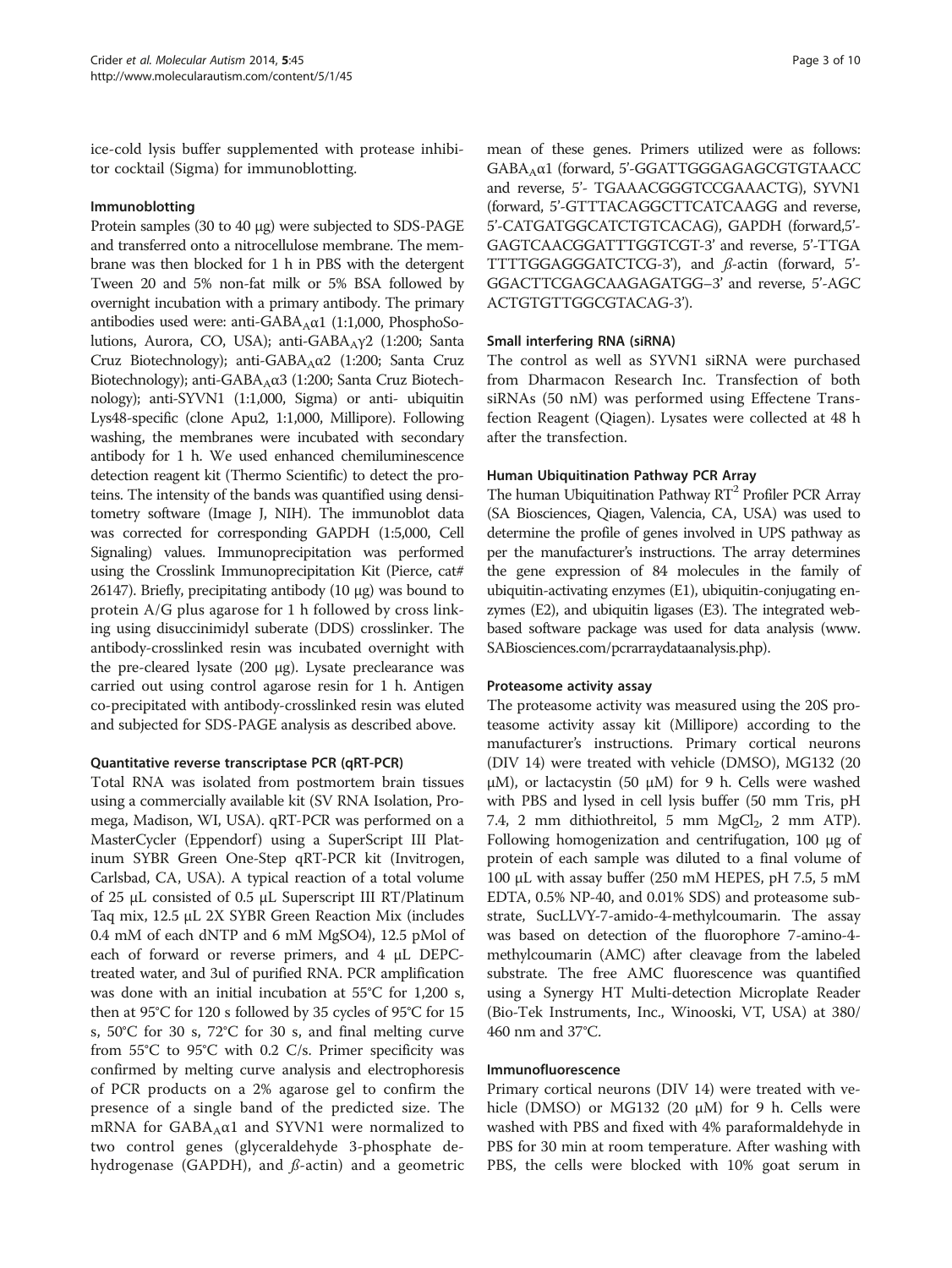0.2% Triton X-100/PBS for 2 h at 37°C and incubated with rabbit anti-  $GABA_A\alpha1$  (1:200) and mouse anti-PDI (1:1,000; Enzo Life Sciences, Farmingdale, NY, USA) overnight at 4°C. After washing and incubation with Cy3 or Cy2-based secondary antibodies (1:200), the cells were washed extensively with PBS, and mounted with ProLong Gold Antifade Reagent with DAPI (Invitrogen). Confocal images were taken with a Zeiss LSM-510 confocal microscope. Colocalization of proteins was confirmed by z stack analysis. Data show representative single plane images.

#### Statistical analyses

One-way ANOVA with Bonferroni's multiple comparison test for post-hoc analysis or Student's t test was used in cell culture studies. In postmortem data analysis, univariate general linear models were used to examine the differences in mRNA and protein expression levels between subjects with ASD and the controls (that is, affection status). To examine the unique effects of affection status on mRNA and protein expression, age, postmortem interval, storage time, sample pH, and/or RNA integrity number were evaluated and added to the model as potential covariates. The small sample size used to conduct the Analysis of Covariance (ANCOVA) implied a decreased power to detect effects. In order to maximize the observed power, only covariates that had at least small-tomoderate associations with the dependent variable were included in the model. Candidate covariates that were significantly correlated with mRNA or protein expression were included in the model. Partial eta-squared coefficients were computed as estimates of effect size. Exact probability (P) values of less than 5% were considered significant. Depending on distributional characteristics of the data, simple or non-parametric correlations were computed to examine the association of covariates and clinical variables with mRNA and protein expression levels. Pearson's product moment correlation was used for the correlation analysis. All analyses were performed using SPSS Statistics 20 software (IBM).

# Results

# Decrease in  $GABA_A\alpha_1$  protein, but not mRNA levels in the middle frontal gyrus of ASD subjects

Since the postmortem findings can be significantly affected by confounding variables such as age, sex, postmortem interval (PMI), pH, and RNA integrity number (RIN), all statistical analysis was adjusted for these covariates. For each protein (or gene) expression level, insignificant covariates were removed and then a statistical model was established to correct for any significant covariates. Additional file [2](#page-8-0): Table S2 summarizes the distributional characteristics of study variables. For each

molecule, candidate covariates included in the model had a correlation magnitude of 0.10 and above.

Expression of  $GABA_A\alpha1$  was examined in the middle frontal gyrus of ASD and control subjects by western blotting (Figure [1A](#page-4-0)). Including sample pH as a covariate in the model, the predicted main effect of affection status was statistically significant  $(F(1, 21) = 4.57, P = 0.045,$  $\eta_p^2$  = 0.179). In contrast, the main effect of sample pH was not statistically significant  $(F(1, 21) = 0.19, P = 0.89,$  $\eta_{\rm p}^2$  = 0.001). Subjects with ASD demonstrated lower levels of  $GABA_A\alpha1$  protein expression (EMM (estimated marginal means) =  $0.649$ , SE (standard error) =  $0.113$ ) than controls  $(EMM = 0.997, SE = 0.113)$ . However, we did not find any significant change in the protein levels of GABA<sub>A</sub> $\alpha$ 2, GABA<sub>A</sub> $\alpha$ 3, and GABA<sub>A</sub> $\gamma$ 2 in ASD subjects as compared to controls (Figure [1B](#page-4-0) to D). To determine whether  $GABA_A\alpha1$  downregulation occurred at the mRNA level, we examined the  $GABA_A\alpha1$  mRNA expression in the middle frontal gyrus of ASD and control subjects (Figure [1E](#page-4-0)). An ANCOVA (between-subjects factor: affection status (ASD, control); covariates: age, storage interval, RNA integrity number) demonstrated no main effect of affection status,  $F(1, 19) = 0.056$ ,  $P =$ 0.82,  $\eta_p^2 = 0.003$ . The main effects of age ( $F(1, 19) = 4.26$ ,  $P = 0.053$ ,  $\eta_p^2 = 0.183$ ), storage interval  $(F(1, 19)) = 2.61$ ,  $P = 0.123$ ,  $\eta_{\rm p}^2 = 0.12$ ), and RNA integrity number ( $F(1,$ 19) = 1.25,  $\vec{P} = 0.277$ ,  $\eta_p^2 = 0.062$ ) were not statistically significant. No significant correlation was found between the mRNA or protein expression of  $GABA_A\alpha1$  and the confounding variables, such as age at death, PMI, refrigeration interval, brain pH, or RNA integrity (Table [2](#page-4-0)). In addition, we did not observe any association between the ASD diagnostic scores and  $GABA_A\alpha1$  mRNA or protein in ASD subjects. These results indicate that  $GABA_A\alpha1$  levels are lower in the middle frontal gyrus of ASD subjects, which occurred at the post-translational level.

# GABA<sub>A</sub>α1 levels are regulated through ubiquitinproteasomal degradation

It is known that proteasome-mediated degradation of cellular proteins including molecules involved in neuroplasticity is a critical mechanism for the post-translational regulation of protein turnover [\[12\]](#page-9-0). Given that the  $GABA_A\alpha1$  downregulation in the ASD subjects occurred at the posttranslational level, we examined whether proteasomal degradation would play a major role in this process. To examine whether  $GABA_A\alpha1s$  are degraded by proteasomes, we treated cultured primary cortical neurons for 9 h with the proteasomal inhibitors, lactacystin or MG132, and determined proteasome activity and  $GABA_A\alpha1$  protein levels. We found significant reductions in proteasome activity following treatment with MG132 and lactacystin in neurons (Figure [2A](#page-5-0)). In addition, both MG132 (Figure [2B](#page-5-0)) and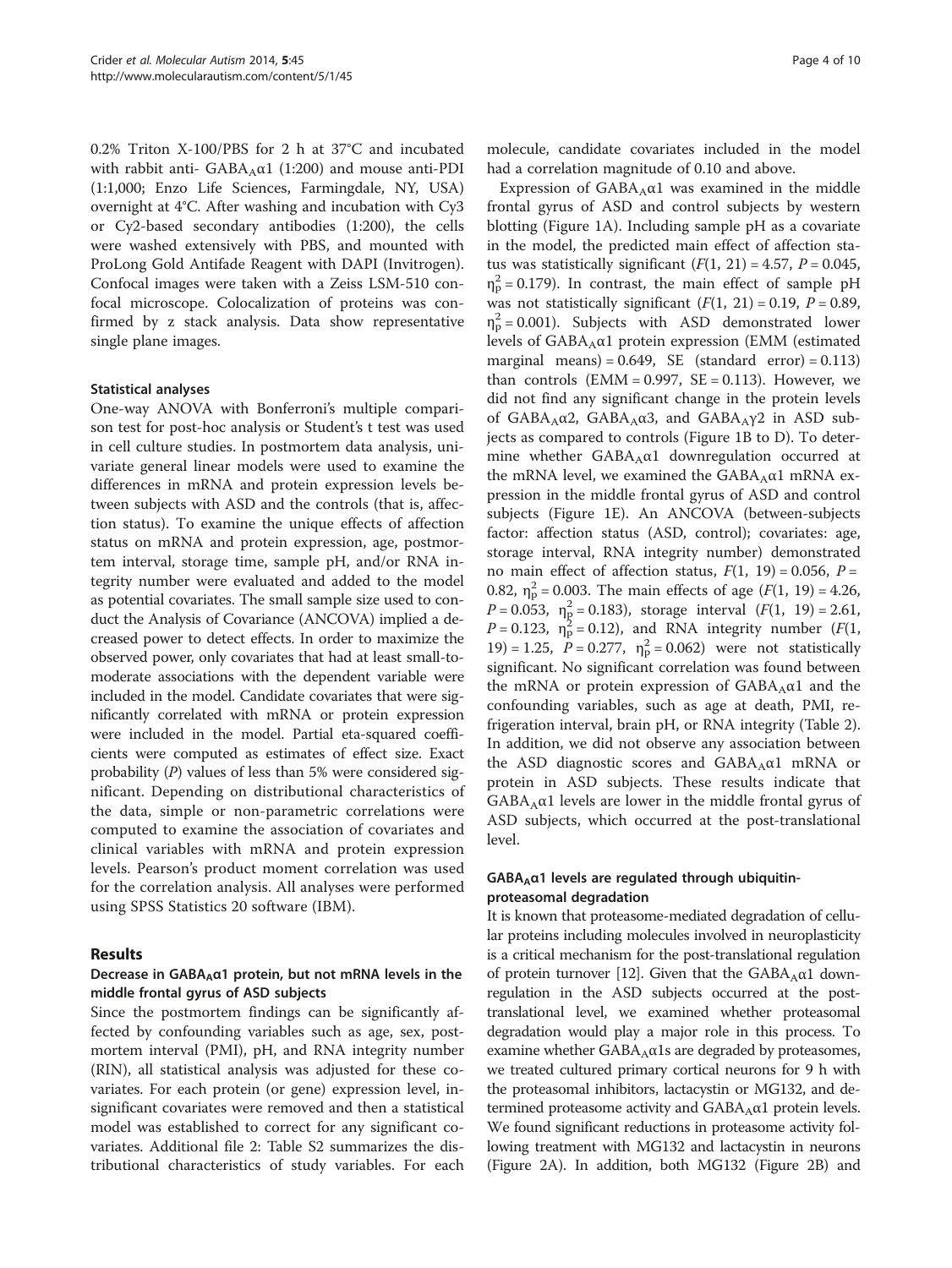<span id="page-4-0"></span>

|                            |            | $GABA_A$ a1 mRNA |            |       | GABA <sub>A</sub> α1 protein |       |            |       |
|----------------------------|------------|------------------|------------|-------|------------------------------|-------|------------|-------|
|                            | <b>CON</b> |                  | <b>ASD</b> |       | <b>CON</b>                   |       | <b>ASD</b> |       |
|                            |            | P                |            | P     |                              | P     |            | P     |
| Age                        | $-0.260$   | 0.414            | $-0.329$   | 0.296 | $-0.960$                     | 0.542 | 0.044      | 0.891 |
| PMI                        | 0.014      | 0.967            | $-0.071$   | 0.826 | $-0.110$                     | 0.734 | 0.148      | 0.647 |
| Storage                    | $-0.456$   | 0.136            | $-0.162$   | 0.614 | $-0.229$                     | 0.474 | $-0.126$   | 0.695 |
| <b>RIN</b>                 | 0.202      | 0.528            | 0.109      | 0.736 | $-0.190$                     | 0.553 | 0.451      | 0.125 |
| pH                         | 0.236      | 0.460            | $-0.312$   | 0.324 | $-0.349$                     | 0.266 | 0.445      | 0.148 |
| Social interaction         |            |                  | 0.253      | 0.546 |                              |       | 0.407      | 0.316 |
| Verbal communication       |            |                  | 0.496      | 0.395 |                              |       | $-0.643$   | 0.169 |
| Non-verbal communication   |            |                  | $-0.067$   | 0.887 |                              |       | $-0.625$   | 0.134 |
| Stereotyped behavior       |            |                  | $-0.595$   | 0.119 |                              |       | 0.598      | 0.117 |
| Abnormality of development |            |                  | $-0.081$   | 0.848 |                              |       | 0.294      | 0.522 |

# Table 2 Correlations of  $GABA_A\alpha1$  mRNA and protein levels with confounding variables

Pearson's product moment correlation.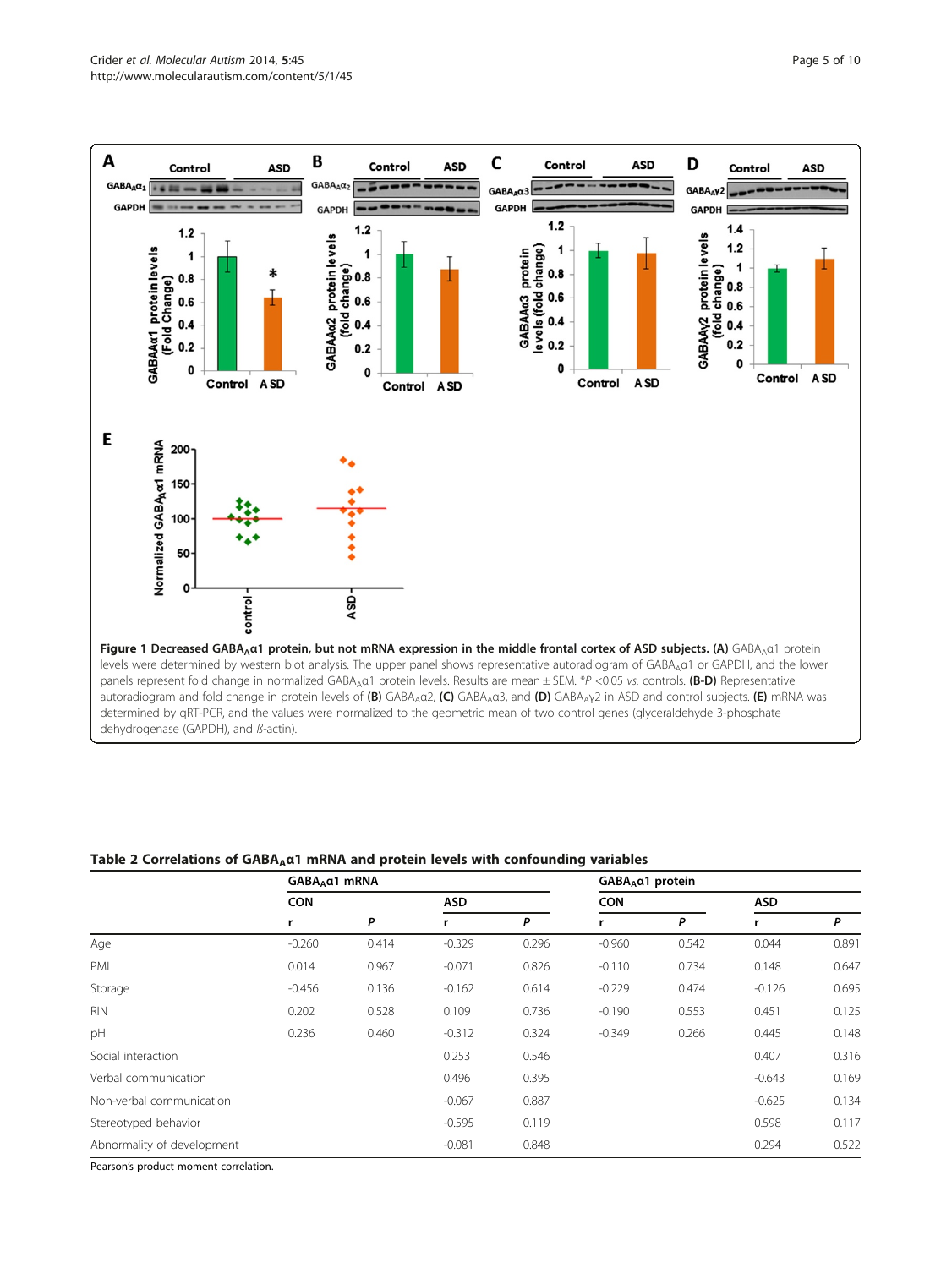<span id="page-5-0"></span>

autoradiogram of GABA<sub>A</sub>α1 or GAPDH, and the lower panels represent fold change in normalized GABA<sub>A</sub>α1 protein levels in (B) MG132, (C) lactacystin, or (C) butelinic acid-treated neurons. Results are mean ± SEM. \*P <0.05 vs. control. (E) Primary cortical neurons (DIV 14) were treated with vehicle (control) or MG132 (20 μM) for 9 h, and lysates were immunoprecipitated (IP) with an anti-GABA<sub>A</sub>α1 antibody, followed by western blotting (WB) with an anti- ubiquitin Lys48-specific antibody (lys48Ub) or anti-GABA<sub>A</sub>α1 antibody. IgG, IgG control. Results are representative of three independent experiments.

lactacystin (Figure 2C) significantly increased  $GABA_A\alpha1$ protein levels as compared to vehicle-treated neurons. Next, we examined whether increasing proteasome activity could decrease GABA<sub>A</sub>α1 protein levels in neurons. We treated cultured primary cortical neurons for 9 h with a proteasome activator, betulinic acid, and determined the  $GABA_A\alpha1$  protein levels. The treatment with betulinic acid significantly decreased  $GABA_A\alpha1$  protein levels in cortical neurons (Figure 2D). These findings suggest that proteasomal degradation plays an important role in the regulation of  $GABA_A\alpha1$  receptors in neurons.

An important step in the proteasomal degradation pathway is the formation of an ubiquitin-protein conjugate [\[22](#page-9-0)]. The ubiquitination leads to the covalent binding of ubiquitin ligase to the target molecule and subsequent degradation of the molecule by the 26 S proteasome [[23](#page-9-0)]. Specifically, Lys-48 linked poly-ubiquitination is most commonly associated with proteins targeted for proteasomal degradation [[16](#page-9-0)]. We found an interaction between  $GABA_A\alpha1$  and Lys48-ubiquitin in cortical neurons suggesting a possible Lys48-linked polyubiquitination of  $GABA_A\alpha1$  in neurons (Figure 2E). Moreover, treatment with MG132 significantly increased Lys48-linked polyubiquitination of  $GABA_A\alpha1$  in neurons as determined by immunoprecipitation. Collectively, the preventive effect of proteasome inhibitors on  $GABA_A\alpha_1$  degradation, increased proteasome activity, and Lys48-linked polyubiquitination of  $GABA_A\alpha1$  indicate that polyubiquitination of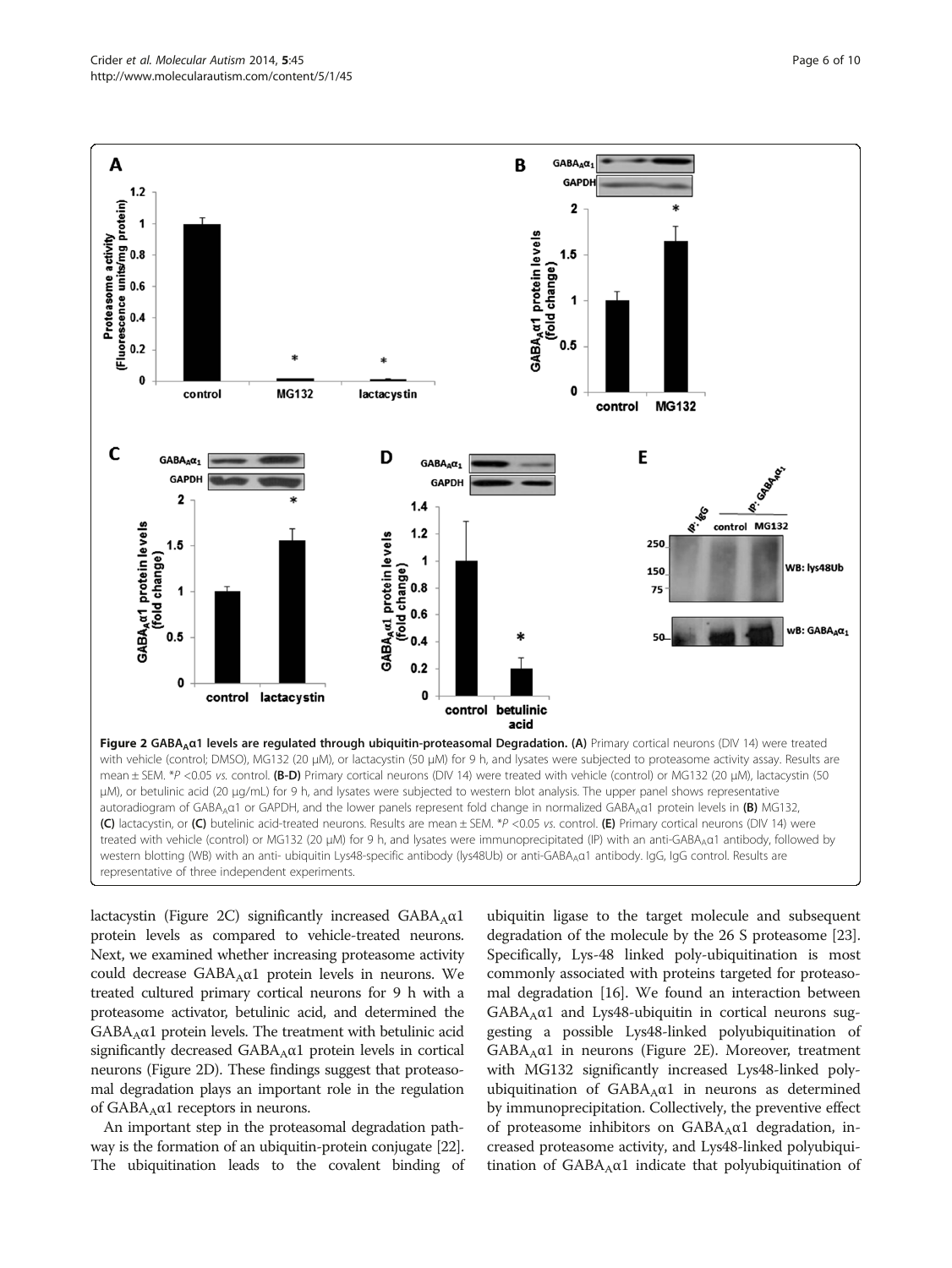$GABA_A\alpha1$  proteins with their subsequent proteasomal degradation occurs in cortical neurons.

# Ubiquitination pathway is altered in the middle frontal gyrus of ASD subjects

Since we found a potential role of ubiquitinationmediated proteasomal pathway in  $GABA_A\alpha1$  regulation, we examined the ubiquitination profile in the postmortem samples from ASD and control subjects using ubiquitination-specific RT-PCR array. The array consisted of 84 genes belonging to E1 (ubiquitin-activating enzyme), E2 (ubiquitin-conjugating enzyme), and E3 (ubiquitin ligase) family. The data were analyzed to the arithmetic mean of three housekeeping genes (HPRT1, RPL13A, and GAPDH). Additional file [3](#page-8-0): Table S3 summarizes the fold change and  $P$  values for the ubiquitin ligases examined in ASD and control subjects. The cutoff fold change for significance in the array was set to  $\geq 2$  as per the assay instructions. Accordingly, SYVN1 was the only E3 ligase which showed statistically significant fold difference between ASD and control subjects in the array. The data on SYVN1 from the array were further confirmed using western blot analysis (Figure 3). There was a statistically significant difference between people with ASD (EMM = 1.30,  $SE = 0.17$ ) and controls (EMM = 0.766,



 $SE = 0.17$ ) in their SYVN1 protein expression with greater increase in SYVN1 in the ASD group  $(F(1, 21) = 4.561,$  $P = 0.044$ ,  $\eta_{\rm p}^2 = 0.172$ ). Age, postmortem interval, and RNA integrity number were all included in the model as covariates. Age  $(F(1, 21) = 10.73, P = 0.003, \eta_{\rm p}^2 = 0.328)$  and RNA integrity number  $(F(1, 21) = 6.45, P = 0.019, \eta_{\rm p}^2 = 0.23)$ were the only significant covariates in the model. The above data indicate that the alterations in the expression of SYVN1 occur at both mRNA and protein levels. We did not find any significant correlation between the protein expression of SYVN1 and the confounding variables, such as age at death, PMI, refrigeration interval, brain pH, or RNA integrity in control or ASD subjects (Table 3). However, a large and statistically significant inverse correlation ( $r = -0.712$ ;  $P = 0.047$ ) was observed between SYVN1 levels and non-verbal communication.

#### SYVN1 is the E3 ligase associated with  $GABA_A\alpha1$

We sought to examine whether SYVN1 is the E3 ligase partner of  $GABA_A\alpha1$  responsible for the  $GABA_A\alpha1$  ubiquitination and its proteasomal degradation. We performed immunoprecipitation assay to determine possible  $GABA_A\alpha1$  conjugation with SYVN1 in mouse primary cortical neurons, and each of these immunoprecipitates was examined for co-purification of SYVN1 by western blot. SYVN1 was detected in  $GABA_A\alpha1$  immunoprecipitates, but not in the control IgG (Figure [4A](#page-7-0)). The above interaction was further confirmed using a reciprocal approach, where  $GABA_A\alpha1$  co-purified with SYVN1, but not with a control IgG. Since SYVN1 is a known ER-associated degradation (ERAD) E3 ubiquitin ligase, we next examined whether inhibiting the proteasomal activity would lead to the accumulation of  $GABA_A\alpha1$  in ER. MG132 significantly increased the expression of  $GABA_A\alpha1$  in the ER as

# Table 3 Correlations of SYVN1 protein levels with confounding variables

|                            | <b>CON</b> |       | ASD      |          |
|----------------------------|------------|-------|----------|----------|
|                            | r          | P     | r        | P        |
| Age                        | $-0.516$   | 0.071 | $-0.510$ | 0.075    |
| PMI                        | 0.253      | 0.405 | 0.271    | 0.371    |
| Storage                    | $-0.163$   | 0.593 | 0.227    | 0.455    |
| <b>RIN</b>                 | 0.240      | 0.430 | 0.412    | 0.173    |
| рH                         | 0.044      | 0.887 | 0.437    | 0.135    |
| Social interaction         |            |       | 0.189    | 0.626    |
| Verbal communication       |            |       | $-0.580$ | 0.228    |
| Non-verbal communication   |            |       | $-0.712$ | $0.047*$ |
| Stereotyped behavior       |            |       | 0.509    | 0.162    |
| Abnormality of development |            |       | $-0.319$ | 0.441    |

Pearson's product moment correlation.

 $*P < 0.05$ .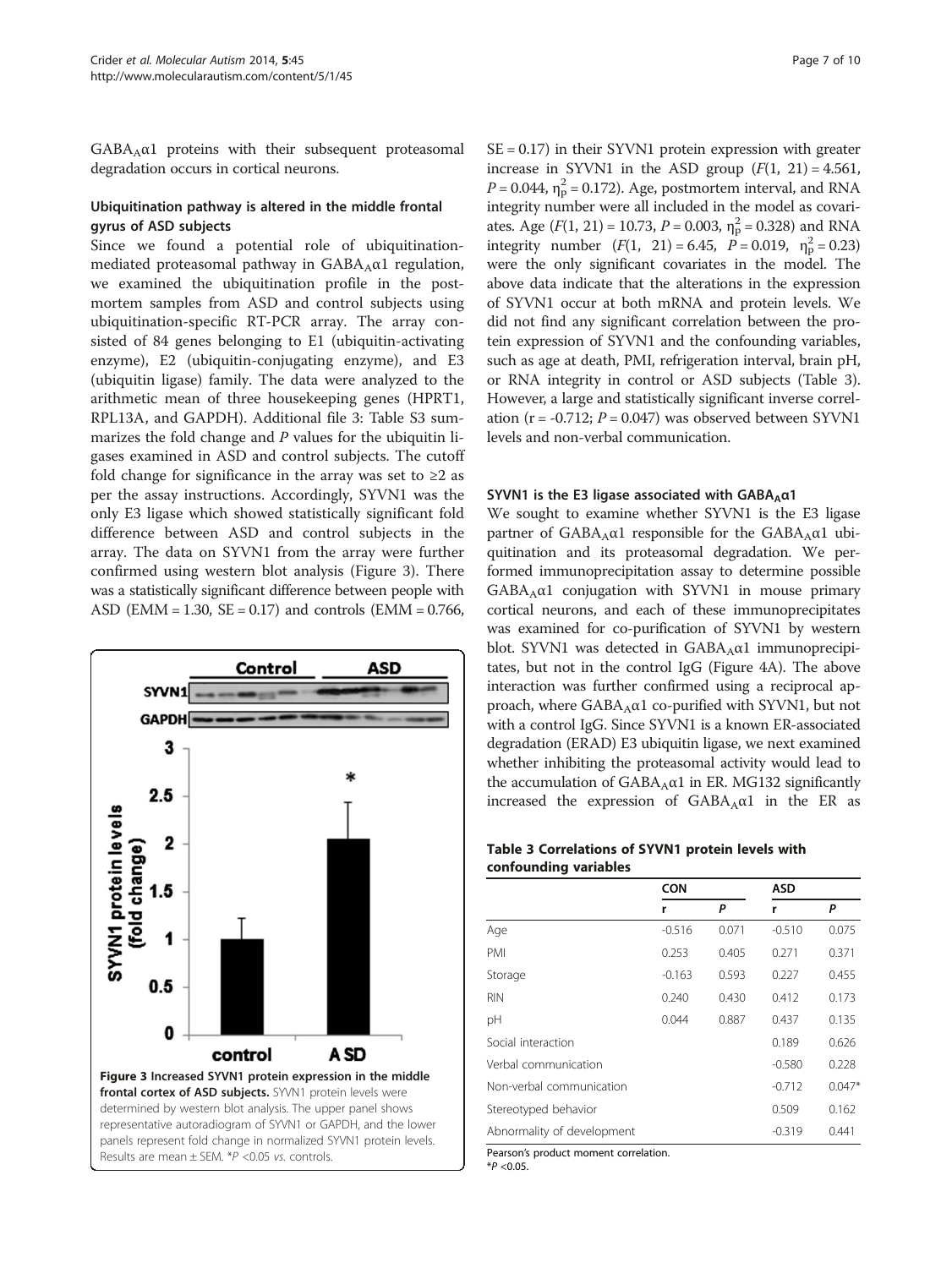<span id="page-7-0"></span>

SYVN1 antibody. Lysate represents 10% of the amount used in the IP. IgG, IgG control. Results are representative of three independent experiments. (B) Inhibition of proteasomal activity increased the expression of GABA<sub>A</sub>α1 in the ER. Primary cortical neurons (DIV 14) were treated with vehicle (control; DMSO) or MG132 (20 μM) for 9 h, and the co-localization of GABAAα1 and ER marker (PDI) was examined by immunofluorescence method. (C) SYVN1 knockdown increased GABA<sub>A</sub>α1 protein levels in cortical neurons. Primary cortical neurons (DIV 14) were transfected with control siRNA or SYVN1siRNA, and the protein levels of SYVN1 and GABAAα1 were examined at 48 h after transfection. The upper panel shows representative autoradiogram of SYVN1, GABA<sub>A</sub>α1, and GAPDH, and the lower panel represents fold change in normalized GABA<sub>A</sub>α1 protein levels. Results are mean ± SE for at least three independent neuronal preparations. (D) Reduced interaction between GABA<sub>A</sub>a1 with SYVN1 in ASD subjects. Lysates from middle frontal gyrus of ASD and control subjects were subjected to IP using an anti-GABAAα1 antibody followed by WB with SYVN1 or GABAAα1 antibody. Lysate represents 10% of the amount used in the IP. IgG, IgG control.

evidenced by the increase in the complex between  $GABA_A\alpha1$  and ER marker, PDI (Figure 4B).

Next, we examined the causal relationship between SYVN1 and  $GABA_A\alpha1$  degradation by using SYVN1 siRNA in neurons. Primary cortical neurons were treated with siCONTROL or the SYVN1 siRNA, and the expression of SYVN1 and  $GABA_A\alpha1$  protein levels were determined. The SYVN1 expression level was significantly reduced in those cells transfected with the SYVN1 siRNA when examined 48 h after the transfection. The siRNA knockdown of SYVN1 significantly increased  $GABA_A\alpha1$ protein levels, as compared with the siCONTROL transfectants ( $P \le 0.05$ ; Figure 4C). We performed immunoprecipitation assay to determine whether the association between  $GABA_A\alpha1$  and SYVN1 is altered in ASD. We

found a reduced interaction between  $GABA_A\alpha1$  and SYVN1 in the middle frontal gyrus of ASD subjects as compared to controls (Figure 4D). Taken together, these results indicate that SYVN1 plays a critical role as an E3 ligase in the UPS-mediated  $GABA_A\alpha1$  degradation.

#### Discussion

The findings from the present study demonstrate a UPSmediated mechanism critical for the post-translational regulation of the  $GABA_A\alpha1$ . In primary cortical neurons, the UPS-mediated  $GABA_A\alpha1$  degradation contributed to the physiological  $GABA_A\alpha1$  turnover because inhibition of the proteasome activity improved the basal level of endogenous GABA<sub>A</sub>α1 levels. The UPS-mediated GABA<sub>A</sub>α1 turnover was also substantially enhanced in the cortical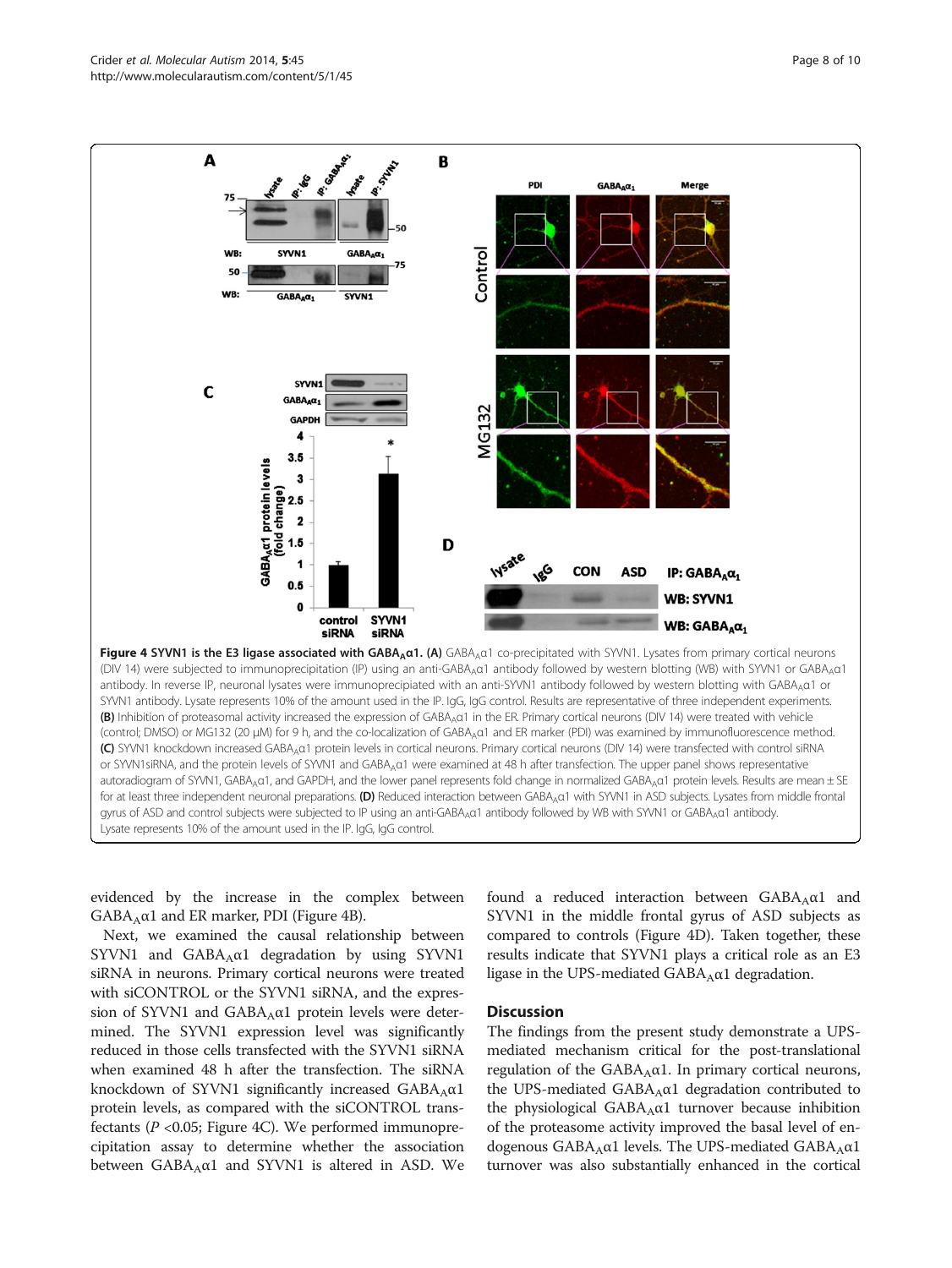<span id="page-8-0"></span>samples from ASD subjects resulting in altered  $GABA_A\alpha1$ levels. Because the GABAergic system plays an important role in a variety of cellular functions including neuroplasticity, preventing an excessive  $GABA_A\alpha1$  turnover may be an important mechanism in maintaining  $GABA_A\alpha1$  levels and GABA signaling.

Our data show that the change in  $GABA_Aα1$  expression in ASD occurs at the post-translational level. Although an earlier study has reported decrease in  $GABA_A\alpha1$  protein levels in the frontal cortex of autism [\[11\]](#page-9-0), the receptor status at the mRNA level has never been examined before. Given that UPS plays an important role in the regulation of receptors, we examined the role of UPS activity in the downregulation of  $GABA_Aα1$  using postmortem brain samples as well as mouse primary cortical neurons. Our data demonstrate that the expression of SYVN1 was higher in the tissue samples from ASD as compared to controls. Moreover, treatment with proteasomal inhibitors as well as inhibition of E3 ubiquitin ligase (SYVN1) significantly increased  $GABA_A\alpha1$  protein levels in cortical neurons. These results indicate that the degradation of  $GABA_A\alpha1$  may be subject to proteasomal regulation through a SYVN1-mediated cellular pathway.

 $GABA_A$  receptors play important roles in various neurodevelopmental processes including proliferation, migration, and differentiation of precursor cells [[7-10\]](#page-9-0). The α1 subunit receptors appear to be responsible for sedative effects of positive allosteric modulators of the  $GABA_A$  system, such as diazepam [\[6](#page-9-0)]. Moreover, reductions in  $GABA_A$  receptor binding have been found in the hippocampus [[24](#page-9-0)] and anterior and posterior cingulate cortex [[25,26\]](#page-9-0) of ASD subjects. The above changes in receptor densities/affinities have also been reflected in receptor expression levels.  $GABA_A\alpha1$  protein levels were significantly lower in the superior frontal cortex and parietal cortex of subjects with autism [\[11](#page-9-0)]. However, the mechanisms of regulation of  $GABA_A\alpha1$  in ASD were not clearly understood. GABA<sub>A</sub> receptor subunits are inserted co-translationally into the membrane of the ER and oligomerized in the presence of ER-resident chaperones. The ERAD plays an important role in the degradation of un- or misfolded GABA receptors [\[27,28](#page-9-0)]. Accordingly, a recent study has indicated that even relatively low levels of ER stress may alter the membrane trafficking of the synaptic functional molecules such as GABA receptors leading to ASD pathophysiology [[29\]](#page-9-0). It has been shown that the ubiquitination of  $GABA_A\alpha1$ targets the unassembled subunits within the ER for proteasome-dependent degradation [[28](#page-9-0)]. The increase in  $GABA_A\alpha1$  protein levels following proteasomal inhibition in the present study supports the above findings. Moreover, we identified the SYVN1 as the ERAD E3 ubiquitin ligase involved in  $GABA_A\alpha1$  regulation using in vitro neurons. Interestingly, SYVN1 has recently been reported in the regulation of  $GABA_B$  receptors [[14\]](#page-9-0) suggesting that ERAD plays an important role in the control of functional GABA receptors and their trafficking.

# Conclusions

The findings from the present study may have functional implications in the cellular mechanisms of ASD pathophysiology. Recent studies have shed light on the neurobiology of ASD including those related to the GABAergic system [\[2](#page-9-0)] and ER stress [\[29\]](#page-9-0). The present data suggest a possible link between regulation of  $GABA_A\alpha1$  turnover and the ERAD-mediated proteasomal degradation pathway. The above relationship should be further investigated in vivo using an appropriate animal model for autism such as fragile-X knockout or BTBR mouse. In addition, the current findings represent only one brain region whereas abnormalities in GABAergic function have been reported in many other brain regions including hippocampus in ASD. Therefore, additional studies should investigate the role of proteasomal degradation pathway in  $GABA_A\alpha1$ regulation in other brain regions implicated in ASD. The present data may have potential clinical implications. For example, using proteasome inhibitor and/or targeting key elements of the UPS-mediated  $GABA_A\alpha1$  turnover (for example, SYVN1) could offer a new strategy for treating GABAergic deficits often seen in ASD and related CNS disorders.

# Availability of supporting data

The datasets supporting the results of this article are included within the article and its additional files.

# Additional files

[Additional file 1: Table S1.](http://www.biomedcentral.com/content/supplementary/2040-2392-5-45-S1.docx) Postmortem brain tissue information. [Additional file 2: Table S2.](http://www.biomedcentral.com/content/supplementary/2040-2392-5-45-S2.docx) Descriptive statistics of study variables. [Additional file 3: Table S3.](http://www.biomedcentral.com/content/supplementary/2040-2392-5-45-S3.docx) Ubiquitination array data.

#### Abbreviations

ADI-R: Autism diagnostic interview revised; ASD: Autism spectrum disorders; ERAD: Endoplasmic-reticulum-associated protein degradation GABA, γ-amino butyric acid; SYVN1: Synovial apoptosis inhibitor 1; UPS: Ubiquitinproteasome system.

#### Competing interests

The authors declare that they have no competing interests.

#### Authors' contributions

AC carried out the gene as well as protein expression studies, and drafted the manuscript. CDP and DP performed the immunoprecipitation and immunofluorescence studies, and helped to draft the manuscript. AOA carried out the statistical analysis and helped to revise the manuscript. AP conceived of the study, and participated in its design and coordination and wrote the manuscript. All authors read and approved the final manuscript.

#### Acknowledgements

Human postmortem samples were obtained from the NICHD Brain and Tissue Bank for Developmental Disorders at the University of Maryland,